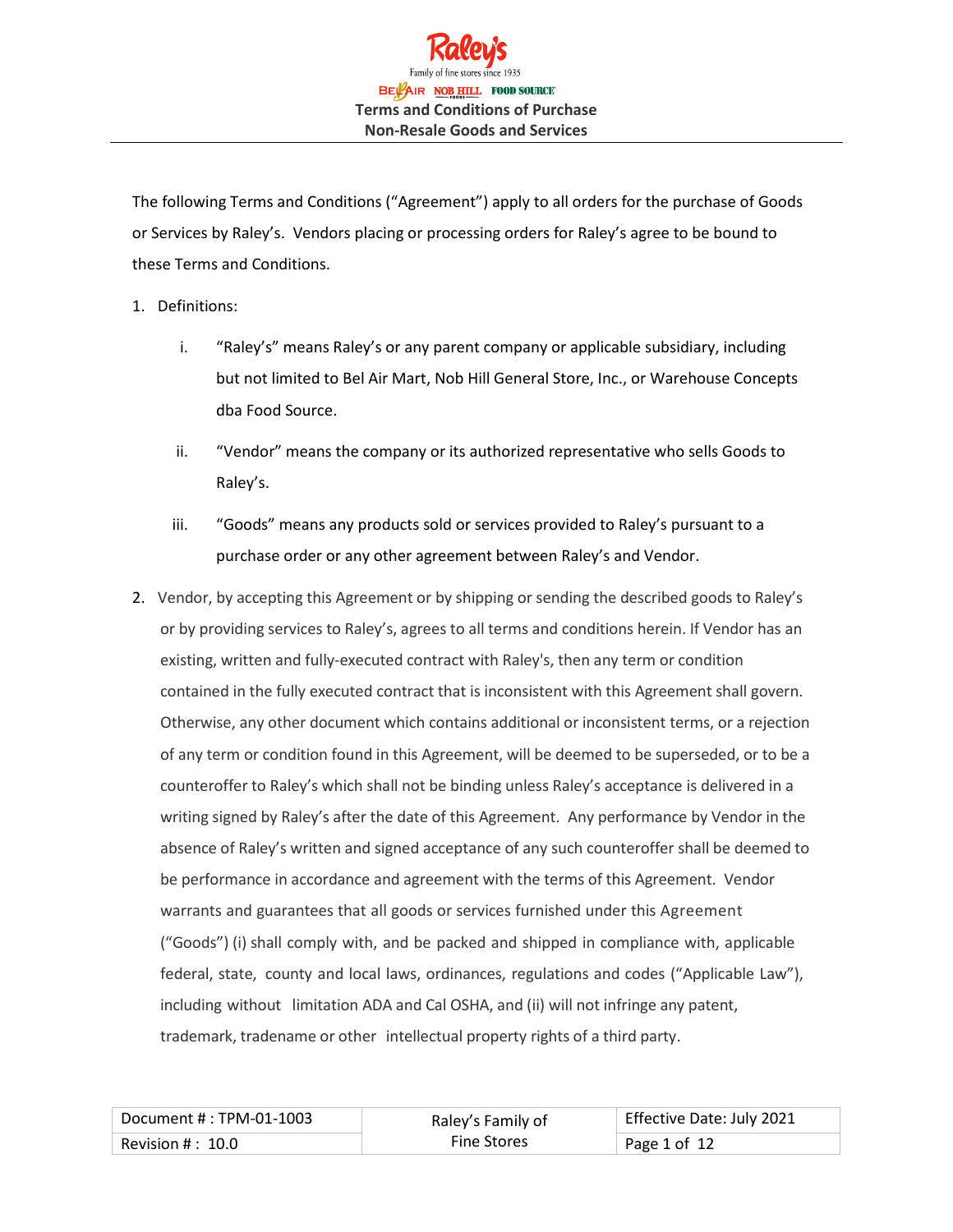

#### 3. Warranties & Representations:

- i. Vendor warrants that (i) Vendor has good title to the Goods sold hereunder and guarantees that said title is and shall remain free and clear of any and all liens, mortgages, financing statements and encumbrances of whatsoever nature, (ii) all services shall be performed in a good workmanlike manner and in compliance with Applicable Law, (iii) all Goods delivered hereunder are free from defects in design, material and workmanship, (iv) the Goods conform to applicable specifications, drawings, samples or other description provided by Vendor to Raley's, (v) the Goods comply with commonly accepted agency specifications (for example, NSF, ISO, U.L. Listings), (vi) the Goods will be merchantable and suitable for the purposes intended, (vii) the Goods will comply with all Applicable Laws, including but not limited to, California's Safe Drinking Water and Toxic Enforcement Act of 1986, Health and Safety Code Section 25249.5, et seq. ("Proposition 65"), (viii) Vendor is a legal entity duly organized and in good standing under the laws of the state of its organization, with full capacity to sue and to be sued, (ix) Vendor is authorized to enter into and be bound by the terms of this Agreement, and (x) neither this Agreement nor Vendor's performance hereof shall be a violation of applicable law or the terms of any material contract, instrument or agreement between Vendor and any third party. The foregoing warranties are in addition to all other warranties provided by law or provided by custom in the industry or given by Vendor. If within the agreed upon warranty period (or if none, if within one year) afterthe Goods are delivered to Raley's any part of the design, material or workmanship shall prove to be defective, Vendor will replace or repair such defective parts to the satisfaction of Raley's and without cost to Raley's upon receipt of notice of such defect from Raley's. The foregoing shall not limit or restrict any liability of Vendor or Raley's under any Applicable Law or usage under any agreement or warranty, express or implied.
- ii. Vendor represents and warrants that Vendor does business ethically and will avoid all forms of corruption, including bribery, extortion, embezzlement, theft, fraud, or

| $^{\circ}$ Document # : TPM-01-1003 $^{\circ}$ | Raley's Family of  | Effective Date: July 2021 |
|------------------------------------------------|--------------------|---------------------------|
| $^{\circ}$ Revision # $:~10.0$                 | <b>Fine Stores</b> | Page 2 of 12              |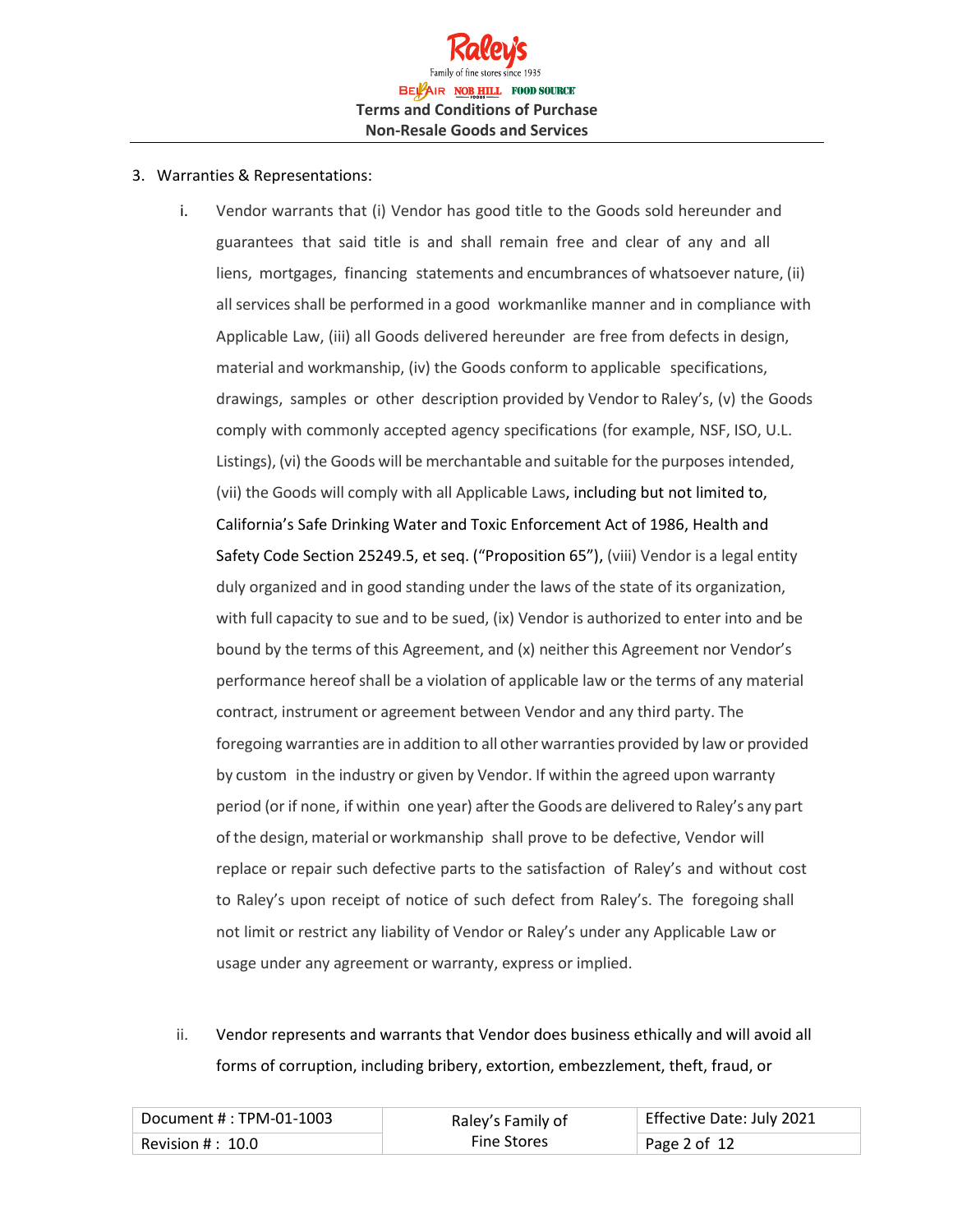

other abuse of power to gain an improper advantage. Vendor agrees that it is now in compliance with, and will continue to comply with, all applicable laws and regulations prohibiting bribery or corruption, including but not limited to the Foreign Corrupt Practices Act (FCPA) and all other applicable anti-bribery or anti-corruption laws of other jurisdictions. Vendor will not offer or provide money or anything else of value to any agent or representative of any government, government agency, or government owned entity (also commonly called state owned entities) in order to obtain or retain business, or to improperly influence any business matter or transaction. Vendor has established controls to ensure and monitor compliance and shall notify Raley's in writing immediately upon the occurrence of any event that may render the above representations and warranties or any other provision of this Section incorrect.

iii. Vendor represents and warrants that Vendor does not do business with or otherwise engage in or facilitate transactions involving individuals or entities that are subject to sanctions or other applicable trade control restrictions. Vendor agrees that it is now in compliance with, and will continue to comply with, the United States, United Nations, and all other applicable import, export and trade sanctions laws and regulations ("Trade Regulations"). Vendor further represents and warrants that neither Vendor, its directors, executive officers, senior management, key employees, agents, shareholders, persons having a controlling interest in Vendor, nor any other party with which it conducts business are (i) persons located or incorporated in, or overseas entities (e.g., Embassy or Consulate) of Crimea, Cuba, Iran, North Korea, Syria, or any other territory or country that Raley's prohibits as a matter of internal policy or that is subject to comprehensive trade sanctions ("Sanctioned Territories"), or; (ii) persons targeted by national, regional, or multinational trade or financial sanctions under applicable laws and regulations, including but not limited to persons designated on the Office of Foreign Asset Controls ("OFAC") List of Specially Designated Nationals and Other Blocked Persons, the OFAC Consolidated Non-SDN Sanctions List (including the Sectoral Sanctions Identifications List and the Foreign

| Document #: TPM-01-1003 | Raley's Family of  | Effective Date: July 2021 |
|-------------------------|--------------------|---------------------------|
| Revision $\#$ : $10.0$  | <b>Fine Stores</b> | Page 3 of $12$            |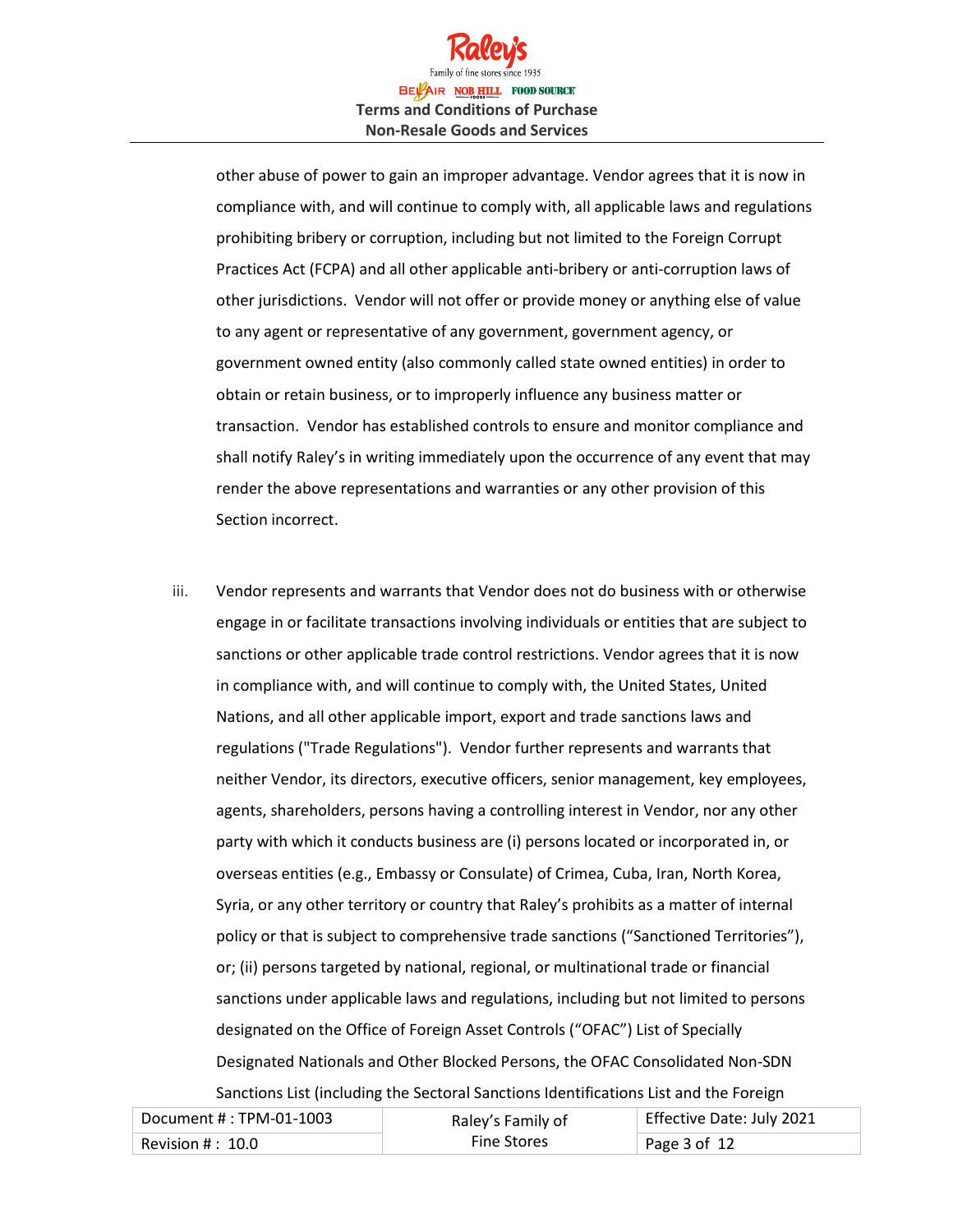

Sanctions Evaders List), the United States State Department Non-proliferation Sanctions Lists, the United States Department of Commerce Denied Parties List, Entity List or Unverified List, the United Nations Financial Sanctions Lists or (iii) persons directly or indirectly owned or controlled by or acting on behalf of such persons identified above (together, "Restricted Persons"). Vendor shall not import, source, or purchase the Goods or any related goods, in whole or in part, directly or indirectly, from Sanctioned Territories or Restricted Persons. Vendor has established controls to ensure and monitor compliance and shall notify Raley's in writing immediately upon the occurrence of any event that may render the above representations and warranties or any other provision of this Section incorrect.

iv. Vendor warrants that it does not use forced labor, including forced child labor, prison labor, indentured labor, bonded labor or any other form of labor regarded by the U.S. government as forced labor, including the labor of North Korean nationals (collectively, "Forced Labor"), and that it does not knowingly benefit from the use of Forced Labor by others. If, subsequent to the execution of this Agreement, additional categories of labor are determined by the U.S. government to constitute forced labor, 30 days following receipt of written notice by Raley's, the definition of Forced Labor set forth in this paragraph shall be deemed expanded to encompass such new category or categories of labor. Vendor warrants that it screens its own suppliers and subcontractors to ensure that it does not do business with any entities which use or benefit from Forced Labor. Vendor warrants that all Goods sold by Vendor to Raley's are not made wholly or in part with Forced Labor, and that if any Good sold to Raley's is detained by U.S. Customs and Border Protection pursuant to enforcement of the U.S. import ban on goods made with Forced Labor (19 U.S.C. § 1307) or any other U.S. law used to combat Forced Labor (collectively, "Forced Labor Enforcement"), Vendor will provide Raley's with all information necessary to establish the labor conditions under which such Good was produced. Such information shall include, at a minimum, evidence establishing the condition of labor utilized by Vendor, and the condition of labor utilized by all vendors, suppliers and subcontractors involved in

| Document #: TPM-01-1003 | Raley's Family of  | Effective Date: July 2021 |
|-------------------------|--------------------|---------------------------|
| Revision $\#$ : $~10.0$ | <b>Fine Stores</b> | Page 4 of $12$            |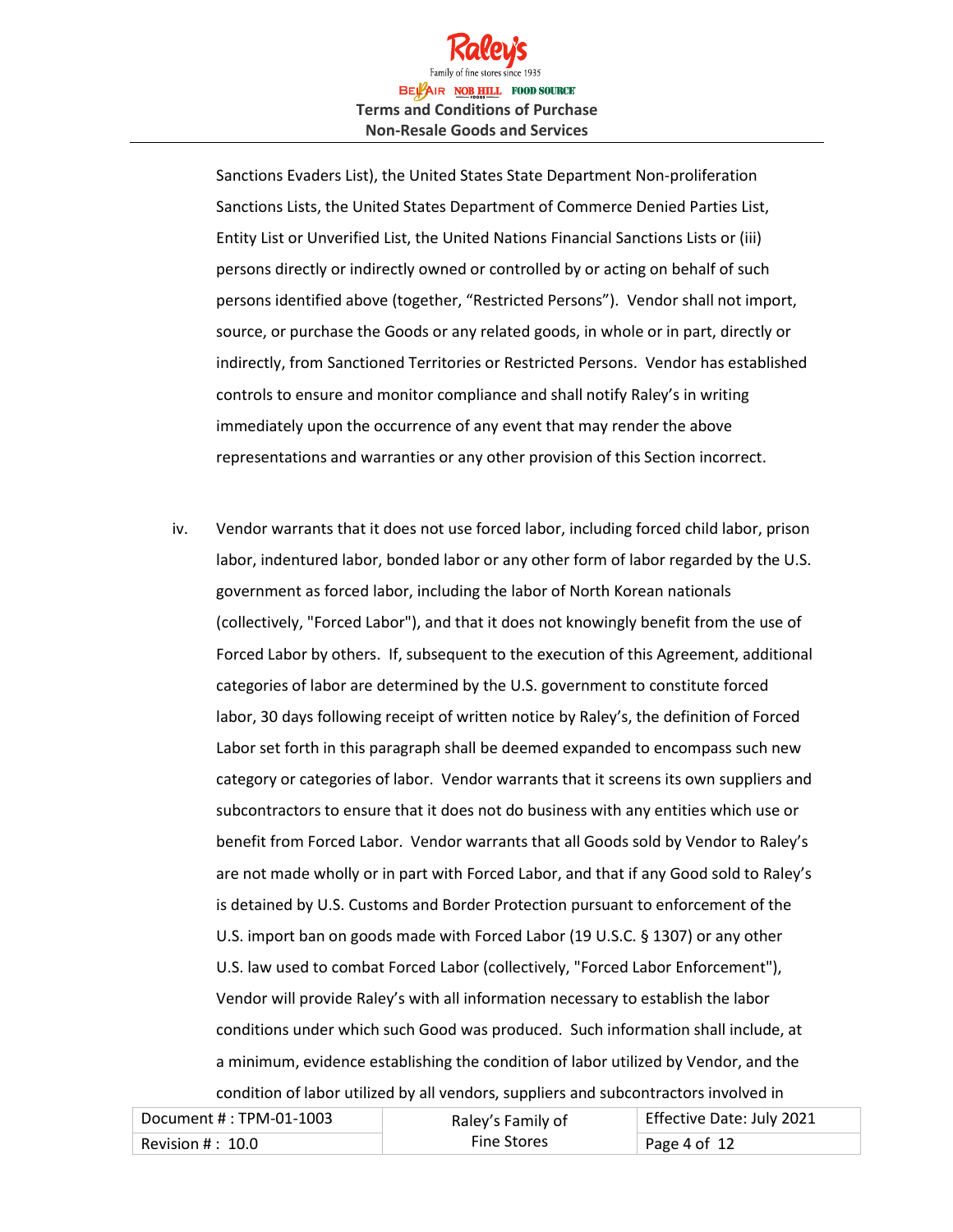

producing goods or materials purchased by Vendor. Without limitation to any other penalties or rights which may accrue under this Agreement or applicable law pursuant to a breach of the provisions set forth in this paragraph, Vendor agrees that payment shall not be due under this Agreement for any Goods detained, seized or denied entry into the United States pursuant to Forced Labor Enforcement, and that Vendor shall indemnify Raley's with respect all reasonable costs, including attorneys' fees, incurred in seeking to contest such detention, seizure, or denial of entry, or to defend against civil or criminal penalty actions related to the same.

- v. PENALTIES: Unless prohibited by law, in the event Raley's determines that Vendor is not in compliance with Vendor's representations or warranties in Sections 3(ii) through 3(iv) of this Agreement (collectively, "Representations"), at its election and in addition to all other rights set forth herein, Raley's shall be entitled to a penalty of two (2) times the amount of costs and expenses incurred by Raley's, including reasonable attorneys' or auditor's fees, in evaluating whether Raley's was in compliance with such Representations, as well as any other remedy it may obtain in law or in equity.
- vi. Set-Off: Without limiting anything in this Agreement to the contrary, without limiting any other rights and remedies available to it, and except as otherwise prohibited by law, Raley's may, without notice to Vendor, set off or recoup any liability it owes to Vendor against any liability for which Raley's reasonably determines Vendor is liable to Raley's due to Vendor's noncompliance with the Representations.
- vii. In addition, Vendor agrees to provide such information as Raley's may reasonably request to enable Raley's to comply, and to facilitate Raley's compliance, with applicable federal, state, and local statutes, rules, regulations, ordinances, orders, and other imperatives (collectively, "Requirements"). The Requirements include Vendor agreeing to affix a label to all Goods, warnings required under Proposition 65. Vendor further agrees to comply with such rules as may be promulgated by Raley's with

| Document #: TPM-01-1003 | Raley's Family of  | Effective Date: July 2021 |
|-------------------------|--------------------|---------------------------|
| Revision # :  10.0      | <b>Fine Stores</b> | Page 5 of 12              |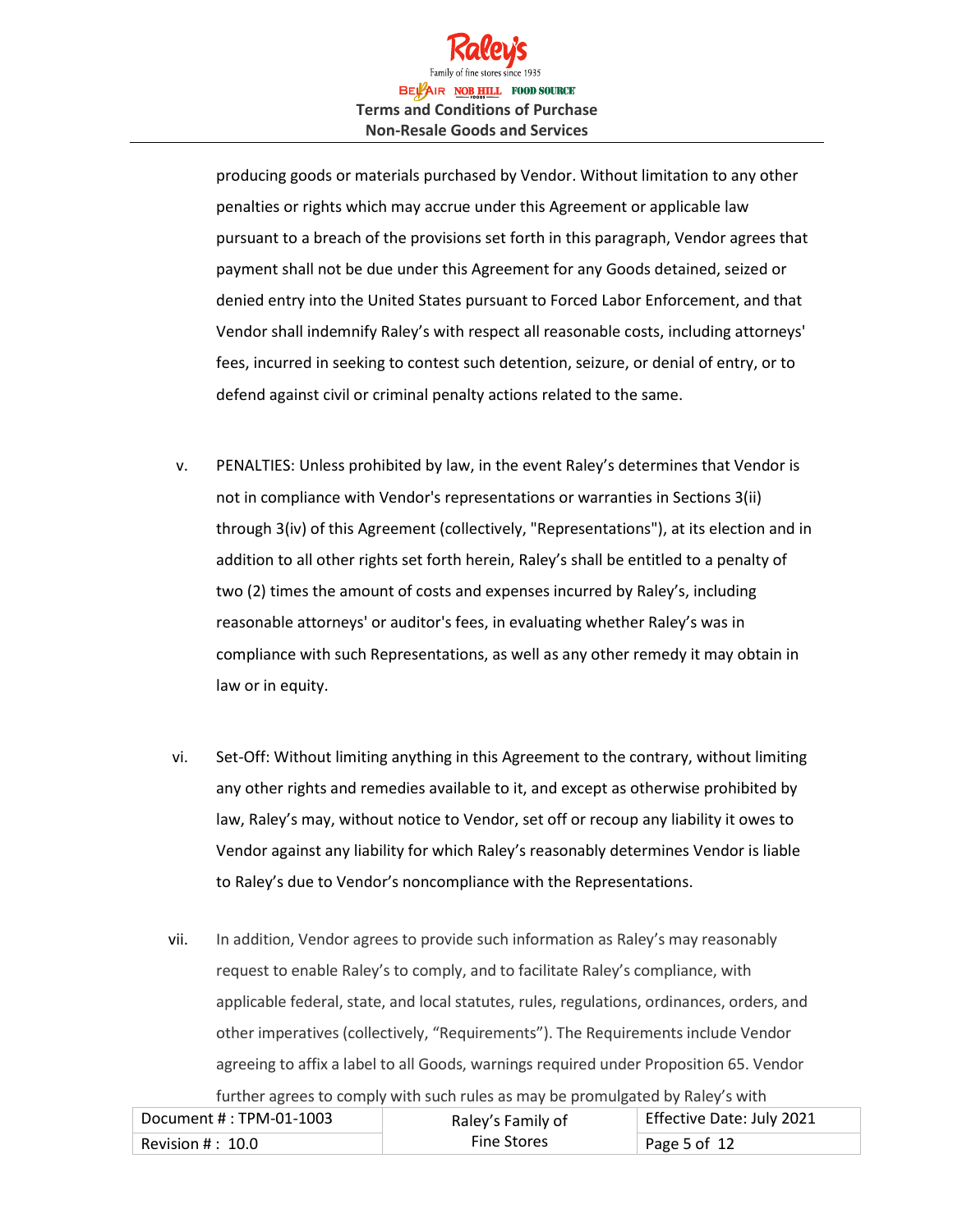

respect to such Requirements. Vendor warrants, now and as of the time of each shipment of Goods hereunder, that such information as it shall provide to Raley's under this Section 3 shall be true, accurate, and complete in all material respects.

- 4. Vendor shall inspect all Goods prior to shipment to Raley's and shall retain, and make available to Raley's upon request, all inspection records relating to the Goods. Notwithstanding any prior inspection or payments, all Goods will be subject to final inspection at the destination set forth in the Agreement. Should Raley's determine that the Goods are non-conforming or defective, Raley's may, at its election, (i) cancel this Agreement, (ii) accept such Goods with an agreed-upon reduction in price, or (iii) return the Goods and require replacement or credit. Should Vendor fail to deliver replacement for such non-conforming or defective Goods promptly, Raley's may cover and charge Vendor costs occasioned thereby.
- 5. Vendor acknowledges and agrees that it has received Raley's Supplier Quality Expectation Manual and agrees to comply (to the extent permitted by applicable law) with Raley's requirements as mentioned in the manual.
- 6. All shipments will be made in accordance with Raley's General Shipping Instructions, as amended, incorporated herein by this reference. Notwithstanding any prior inspection, Vendor will bear all risk of loss, damage or destruction of the ordered Goods until final inspection and acceptance of the Goods by Raley's. Vendor will bear all risk of loss, damage or destruction with respect to any Goods rejected by Raley's. Vendor shall pay all freight to Raley's designated location unless otherwise provided in the General Shipping Instructions.
- 7. This Agreement is not assignable by the Vendor unless agreed to in a writing signed by Raley's.
- 8. In the event a lower price for any item becomes effective prior to the Due Date, the price for such item set forth herein shall be automatically amended to such lower price.
- 9. Vendor agrees to indemnify, defend and hold harmless Raley's, Raley's affiliates, and their respective officers, directors, shareholder, employees, agents and representatives from and against any and all claims, losses, actions, fines, penalties, liabilities, damages, injuries, costs and expenses (including, without limitation, costs and expenses for investigation and litigation and reasonable attorneys' fees) which arise out of or in connection with (i) Vendor's or any of its representatives', employees', agents',

| Document #: TPM-01-1003 | Raley's Family of  | Effective Date: July 2021 |
|-------------------------|--------------------|---------------------------|
| Revision $\#$ : $10.0$  | <b>Fine Stores</b> | Page 6 of 12              |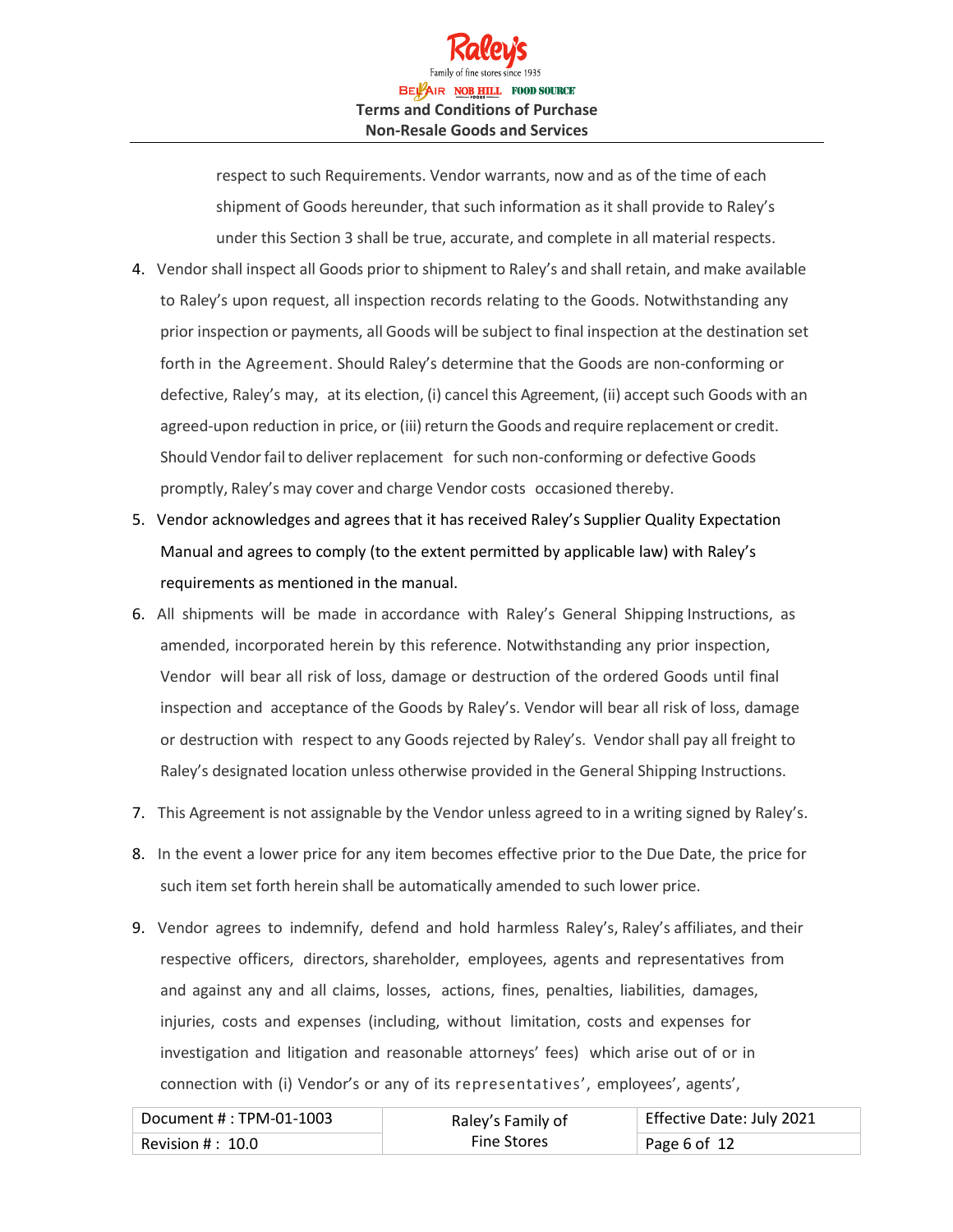# BELAIR NOB HILL FOOD SOURCE **Terms and Conditions of Purchase Non-Resale Goods and Services**

subcontractors', or independent contractors' breach of any covenants, warranties or representations made herein, and (ii) any Goods furnished by Vendor. Without limiting the generality of the foregoing, Vendor agrees to defend, indemnify and hold harmless Indemnified Parties from any claims, liabilities, losses, costs, fines, penalties, demands, damages, and expenses (including reasonable attorneys' fees) arising out of Vendor's failure to comply with Proposition 65 and/or Section 3's (above) Requirement to affix a label to all Goods, warnings required under Proposition 65. This section shall survive the expiration or termination of this Agreement. T

- 10. **In no eventshall Raley'sliability underthis Agreement, whether based on contract, tort or otherwise, exceed the purchase price of the Goodsspecified on the face of this Agreement. IN ADDITION, RALEY'S SHALL NOT BE LIABLE TO VENDOR, UNDER ANY CIRCUMSTANCES, FOR SPECIAL, PUNITIVE, EXEMPLARY, CONSEQUENTIAL, OR INCIDENTAL DAMAGES, INCLUDING BUT NOT LIMITED TO, LOSS OF DATA OR PROFITS, IN CONNECTION WITH THE AGREEMENT, EVEN IF INFORMED IN ADVANCE OF THE POSSIBILITY OF SUCH DAMAGES.**
- 11.Any specifications, drawings, models, samples, technical information, proprietary data, or other information furnished to Vendor shall remain Raley's property. All copies of this information in written, graphic or other tangible form shall be returned to Raley's, at Raley's request, and shall be kept confidential by Vendor to be used only for filling this Agreement.
- 12. The failure of a party to enforce any provisions of this Agreement or to require at any time the performance by the other party of the provisions herein will not be construed to be a waiver of such provisions.
- 13. Time is of the essence in this Agreement. Raley's reserves the right to cancel this Agreement if shipment of all Goods is not received by the Due Date, or if no Due Date is indicated, if not timely received, or in the case of services to be performed, at any time. Vendor will notify Raley's of any delays or threats of delay in the timely delivery or performance of Goods.
- 14. If Vendor becomes insolvent, files a petition in bankruptcy, makes an assignment for the benefit of creditors, has a trustee appointed to take possession of Vendor's property or business, or materially breaches any term of this Agreement, this Agreement and any related agreements may be cancelled, without liability, at Raley's option.

| Document #: TPM-01-1003 | Raley's Family of  | Effective Date: July 2021 |
|-------------------------|--------------------|---------------------------|
| Revision $#: 10.0$      | <b>Fine Stores</b> | Page 7 of 12              |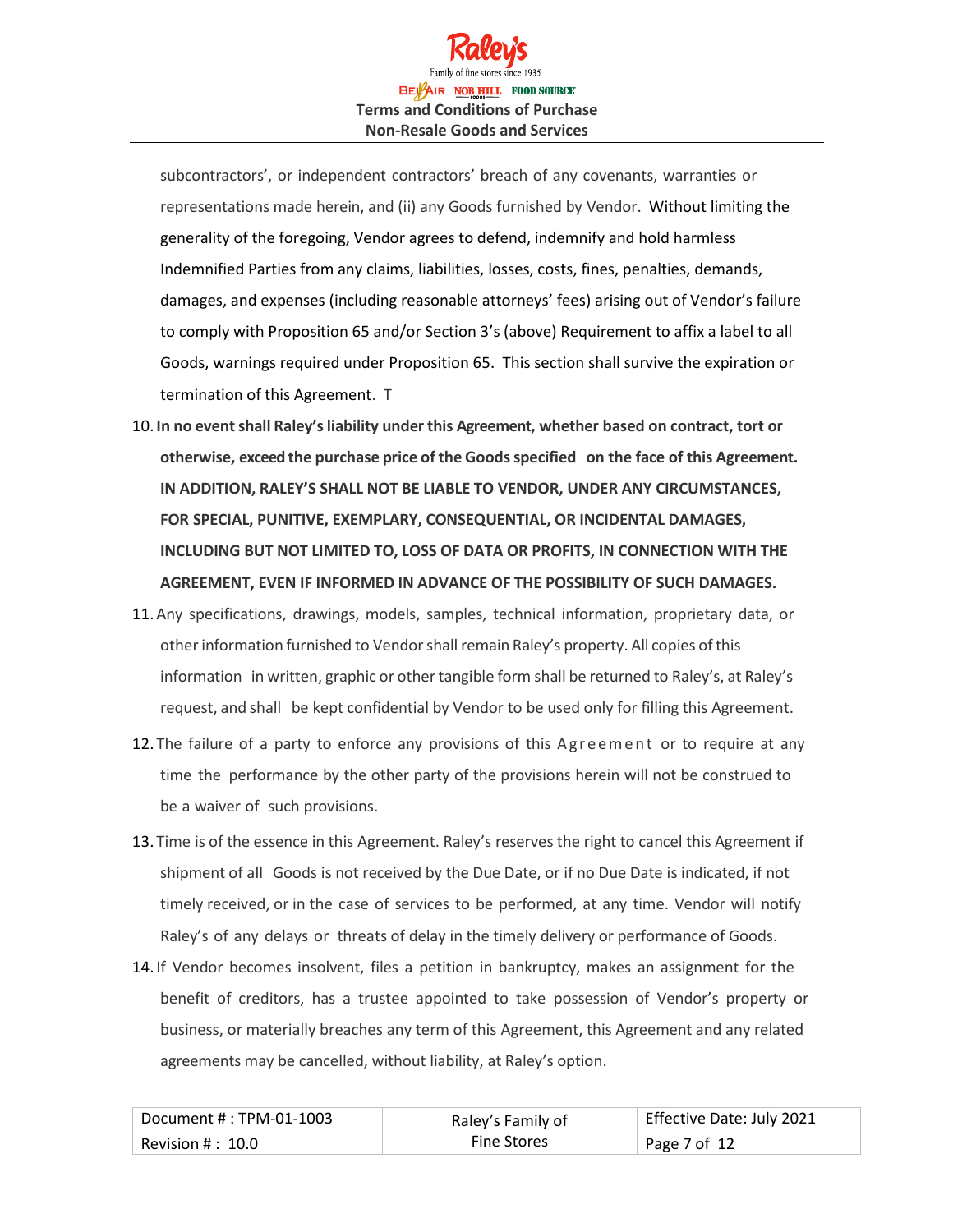

- 15. This transaction is governed by the law of California, excluding its conflict of laws rules. Both parties acknowledge that the Superior Court of the State of California in and for the County of Yolo and the associated federal and appellate courts shall have exclusive jurisdiction to hear and decide any dispute, controversy or litigation regarding arising out of or related to this Agreement or any portion thereof.
- 16. Raley's does not accept cash on delivery (C.O.D.) shipments.
- 17.Nothing in this Agreement is intended to limit Raley's remedies or rights unless specifically stated otherwise in this Agreement.
- 18.Vendor must submit invoice showing applicable taxes, if any. Manufacturers' and retailers' federal, excise, state or municipal sale and use taxes, when applicable, shall be billed as separate items on Vendor's invoices. To the extent Raley's may be exempt from any tax, Vendor agrees to help Raley's prove this exemption to the appropriate taxing authority.
- 19.Vendor must include model and serial numbers, if any, for the Goods in the invoice.
- 20. The Purchase Order number must appear on all invoices.
- 21. At its own expense, Vendor shall maintain insurance coverage set forth herein. Vendor shall not change or cancel any of the following policies of insurance without providing Raley's with at least thirty (30) days' prior written notice: (1) Commercial General Liability Insurance for injury to persons or damage to property in an amount not less than \$2,000,000 for each occurrence, and \$4,000,000 aggregate. These insurance limits can be complied with by a combination of primary and excess insurance; (2) Workers' Compensation Insurance in statutory amounts and Employer's Liability Insurance required by applicable state law; (3) Automobile Insurance for bodily injury and property damage in an amount not less than one million dollars (\$1,000,000) for each accident (including owned, non-owned and hired vehicles); and (4) Products Liability or Excess Insurance in an amount of not less than \$4,000,000 combined single limit for bodily injury or property damage per occurrence. Such insurance policy(ies) shall be maintained with responsible insurers acceptable to Raley's and who have a Best's financial rating of at least A- VIII. Such Commercial General Liability and Automobile insurance policies shall be endorsed naming "Raley's, and its subsidiaries and

| Document # : TPM-01-1003 | Raley's Family of  | Effective Date: July 2021 |
|--------------------------|--------------------|---------------------------|
| Revision # :  10.0       | <b>Fine Stores</b> | Page 8 of 12              |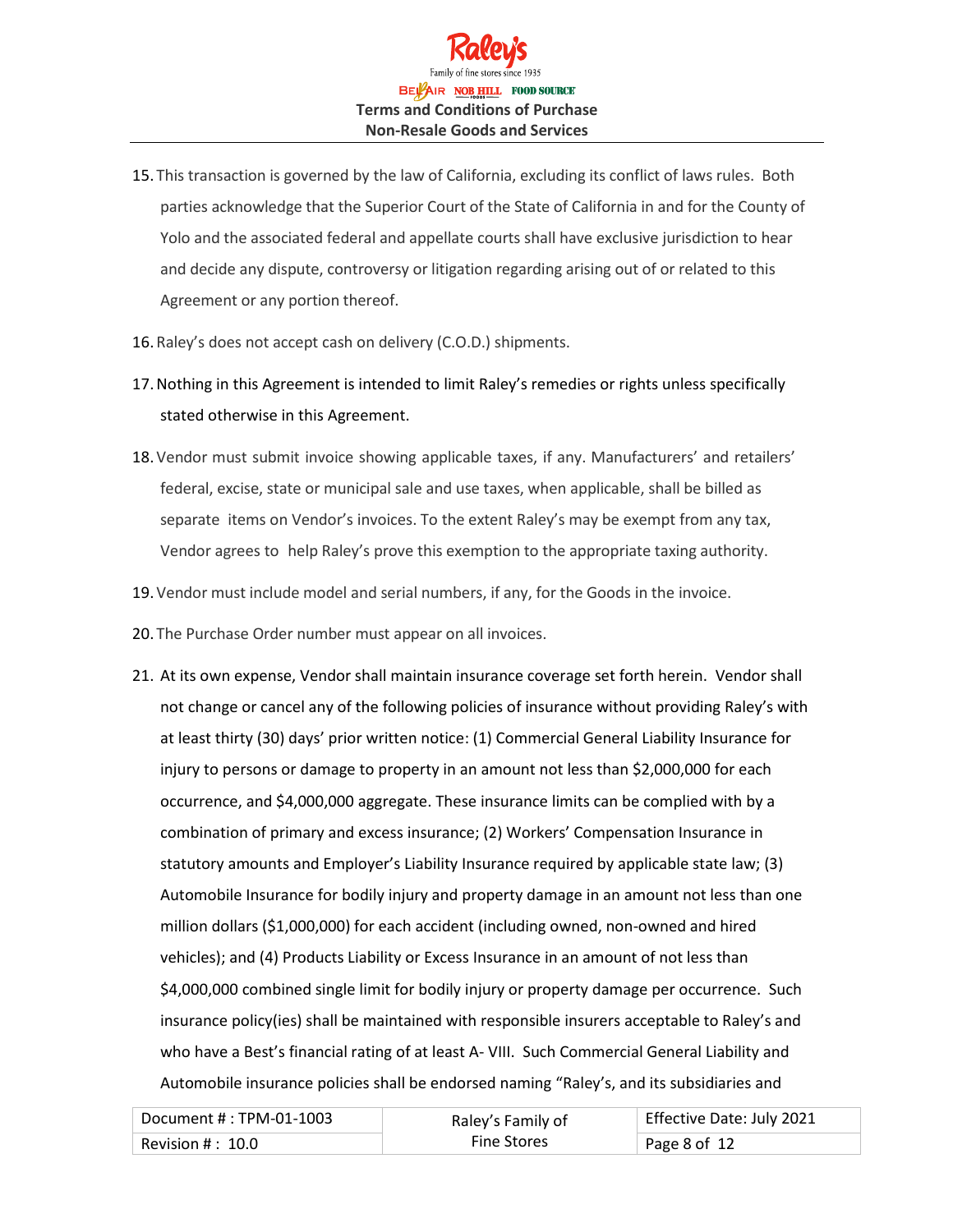

trade names as now exist or may be constituted hereafter and their directors, officers, employees, agents, and representatives" as additional insureds and that such insurance shall be primary and non-contributory. The Vendor shall furnish Raley's a Certificate of Insurance evidencing that these policy(ies)' terms and conditions are maintained in force as well as any endorsements pertaining to the insurance policy(ies).

22. The relationship between Vendor and Raley's under this Agreement is intended to be that of independent contractors. Nothing in this Agreement is intended to be construed to constitute Vendor and Raley's as principal and agent, partners or joint venturers. This Agreement does not convey nor shall either party claim any property interest in the other party's corporate name, trademarks, service marks, trade names, trade designations or other intangible property rights, except as expressly provided for herein. Both Vendor and Raley's shall have the sole right, authority and obligation to fix, pay or otherwise provide the compensation and employee benefits of its respective employees, and to provide workers' compensation insurance and to pay payroll taxes for such employees. No employee of Vendor shall be deemed to be an employee of Raley's and vice versa and neither Vendor nor Raley's shall have any responsibility to pay any expenses related to employees of the other party.

### 23. Confidentiality:

i. Definition of Confidential Information: The parties may have access to each other's Confidential Information. "Confidential Information" means this Agreement and all proprietary or confidential information of a party ("Disclosing Party") that is disclosed to the other party ("Receiving Party"), whether orally or in writing, which is designated as confidential or that reasonably should be understood to be confidential given the nature of the information and the circumstances of the disclosure. "Confidential Information" shall include, without limitation, information and materials relating to the Disclosing Party's (a) financial and business affairs, (b) know-how, processes, trade secrets, procedures, or methods of operation, (c) proposed or existing projects, programs, and products, (d) sales and marketing materials and methodologies, and (e) employees, customers, vendors, and suppliers.

"Confidential Information" does not include the following: (i) information which is now

| Document #: TPM-01-1003 | Raley's Family of  | Effective Date: July 2021 |
|-------------------------|--------------------|---------------------------|
| Revision $\#$ : $~10.0$ | <b>Fine Stores</b> | Page 9 of 12              |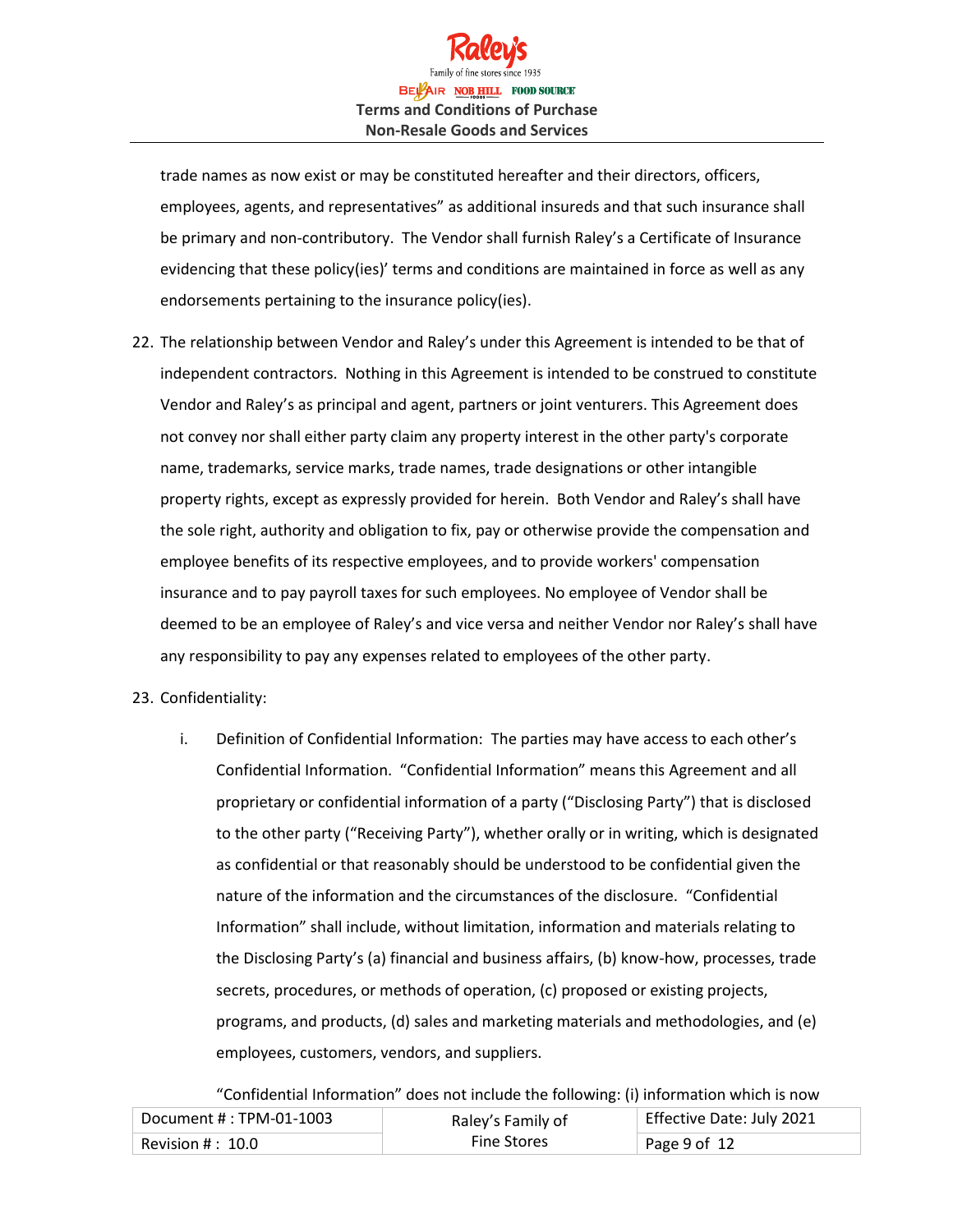

or hereafter becomes, through no act or failure of the Receiving Party, generally available to the public; (ii) information which was lawfully received by the Receiving Party without restriction as to use or disclosure before it was disclosed by the Disclosing Party; (iii) information which is independently developed by the Receiving Party independently of and without aid of the Confidential Information received from the Disclosing Party (and the Receiving Party can sufficiently document such independent development); (iv) information which lawfully becomes known to the Receiving Party through a third party which lawfully has the information and discloses such information to the Receiving Party without breaching confidentiality obligations to the Disclosing Party; and/or (v) information which is disclosed pursuant to court order or as otherwise required by law, after giving the Disclosing Party notice of such required disclosure and after assisting the Disclosing Party in its reasonable efforts to prevent or limit such disclosure.

- ii. Protection of Confidential Information: Each party will take all action reasonably necessary to protect the confidentiality of the other party's Confidential Information in its possession, including, without limitation, implementing and enforcing commercially reasonable operating procedures to minimize the possibility of unauthorized use or copying of the Confidential Information. The Receiving Party will enforce compliance with the non-disclosure obligations of this Agreement by its employees, or former employees, authorized sub-contractors and agents who receive Confidential Information and will immediately give notice to the Disclosing Party upon discovering any unauthorized use or disclosure of Confidential Information. The Receiving Party agrees to assist the Disclosing Party in remedying any unauthorized use or disclosure of Confidential Information. Neither party shall communicate any information to the other party in violation of the proprietary rights of any third party. This section shall survive termination and expiration of this Agreement.
- iii. Return of Confidential Information: Upon termination or expiration of the Agreement, a party must: (a) promptly return to the other party all Confidential Information (as defined above), or (b) upon the other party's request, destroy, or otherwise make

| Document # : TPM-01-1003 | Raley's Family of  | Effective Date: July 2021 |
|--------------------------|--------------------|---------------------------|
| Revision $\#$ : $~10.0$  | <b>Fine Stores</b> | Page 10 of 12             |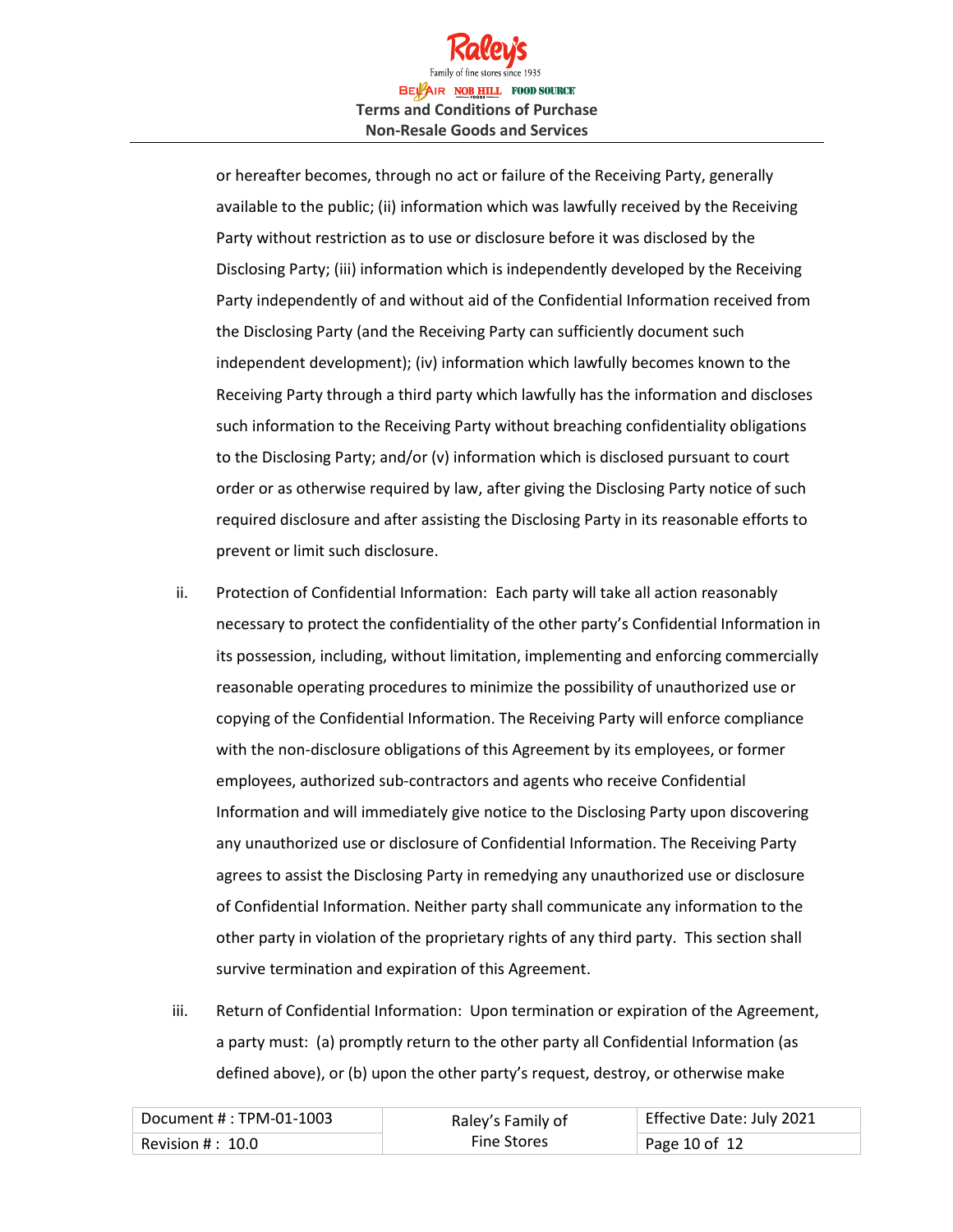

unreadable through shredding, erasing or otherwise modifying, all Confidential Information of the other party, whether in paper, electronic, or any other form.

- 24. If any provision of this Agreement, including the incorporated General Shipping Instructions, is held to be invalid or unenforceable by a court of competent jurisdiction, such provision shall be deemed severable from this Agreement. The remaining provisions of this Agreement will remain in full force and effect.
- 25. Without limiting any other rights or remedies available (unless otherwise specified in this Agreement, either party to this Agreement may terminate the Agreement upon thirty (30) days written notice to the other party that the party is in default of this Agreement and must cure such default. A party is in default if it has breached or for any reason failed to comply with any of the material terms of this Agreement. This Agreement shall terminate if the defaulting party fails to cure the default within the thirty-day notice period. Notwithstanding the foregoing, Buyer may also terminate this Agreement immediately in the event of Vendor's breach of Sections 3(ii), 3(iii), and/or 3(iv) of this Agreement. Raley's may also terminate this Agreement, at any time, with or without cause, by providing Vendor with at least thirty (30) days written notice.
- 26. Notices: Any notices required to be sent during the term of this Agreement shall be sent to the following:

Raley's 500 West Capitol Ave. West Sacramento, CA 95605-2696 Attn: Trading Partner Management Cc: General Counsel

#### Document #: TPM-01-1003 Raley's Family of Fine Stores Effective Date: July 2021 Revision # : 10.0 Page 11 of 12

## [SIGNATURE PAGE TO FOLLOW]